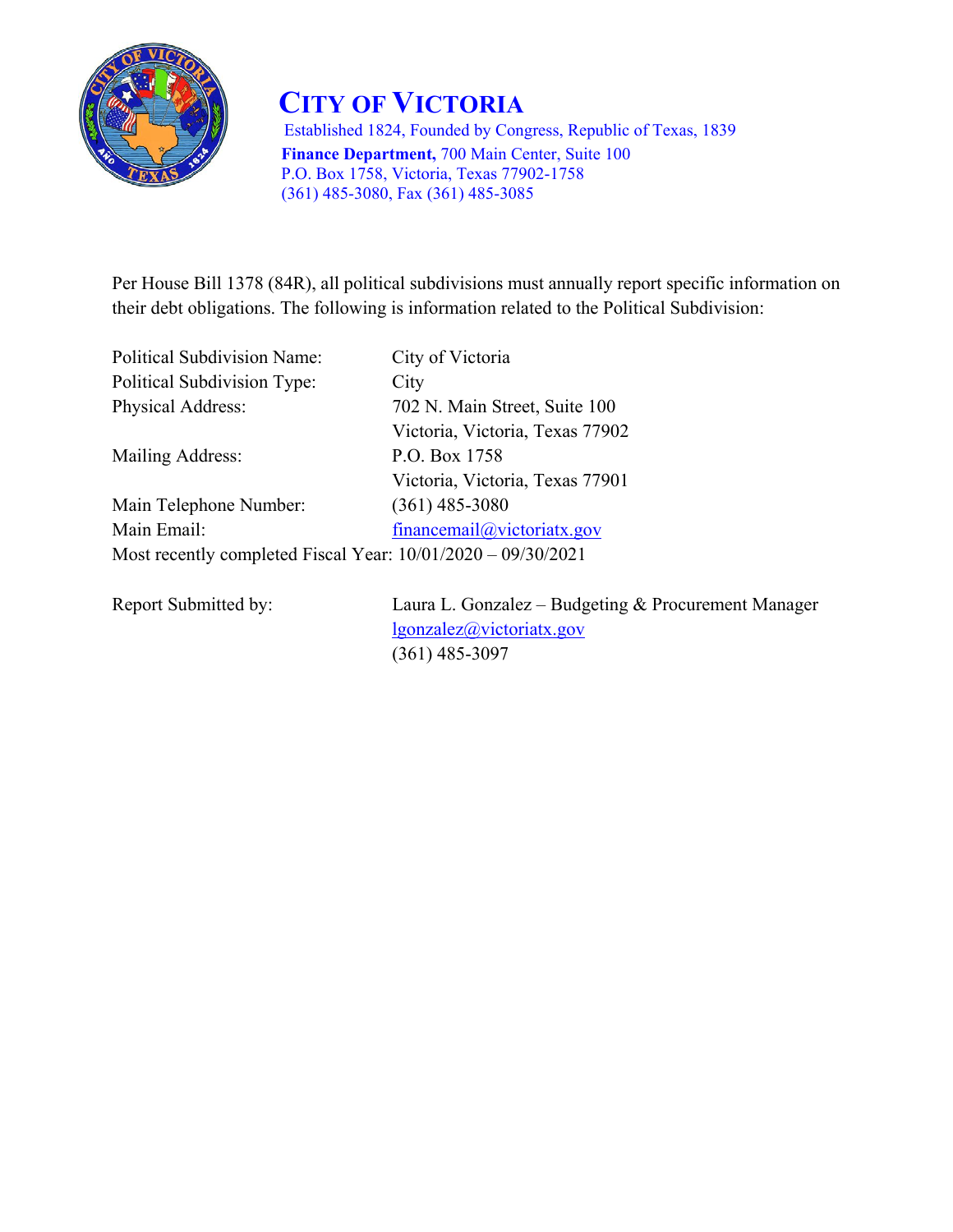## **CITY OF VICTORIA, TEXAS** *OUTSTANDING DEBT OBLIGATIONS AS OF SEPTEMBER 30, 2021*

|                                       | <b>TOTAL TAX-SUPPORTED AND REVENUE DEBT</b> |                                            |                                           |                                |                                      | TOTAL DEBT SECURED BY AD VALOREM TAXATION |                                                          | PER CAPITA TOTAL DEBT SECURED BY AD VALOREM TAX |                                                   |                                                  |                                    |                  |                          |  |  |
|---------------------------------------|---------------------------------------------|--------------------------------------------|-------------------------------------------|--------------------------------|--------------------------------------|-------------------------------------------|----------------------------------------------------------|-------------------------------------------------|---------------------------------------------------|--------------------------------------------------|------------------------------------|------------------|--------------------------|--|--|
| <b>Authorized Debt</b><br>Obligations | Principal of all<br><b>Outstanding Debt</b> | Interest of all<br><b>Outstanding Debt</b> | Combined Principal<br>and Interest to pay | Authorized Debt<br>Obligations | Principal of all<br>Outstanding Debt | Interest of all<br>Outstanding Debt       | Combined Principal<br>and Interest on all                | Total Authorized<br>Debt Obligation             | <b>Total Principal</b><br><b>Outstanding Debt</b> | <b>Total Interest</b><br><b>Outstanding Debt</b> | Combined Principal<br>and Interest | Population Total | Source                   |  |  |
|                                       | Obligations                                 | Obligations                                | All Oustanding Debt                       | by Taxation                    |                                      |                                           | Obligations by Tax Obligations by Tax Oustanding Debt by | Per Capita                                      | Per Capita                                        | Per Capita                                       | Per Capita                         |                  |                          |  |  |
| 169,810,000.00                        | 87.350.000.00                               | 18,060,202.35                              | 105,410,202.35                            | 95.270,000.00 \$               | 51,505,000.00 \$                     | 9.910.333.56 \$                           | 61,415,333.56                                            | 1,420.29 \$                                     | 767.84 \$                                         | 147.76 \$                                        | 915.59                             |                  | 67,078 World Demographic |  |  |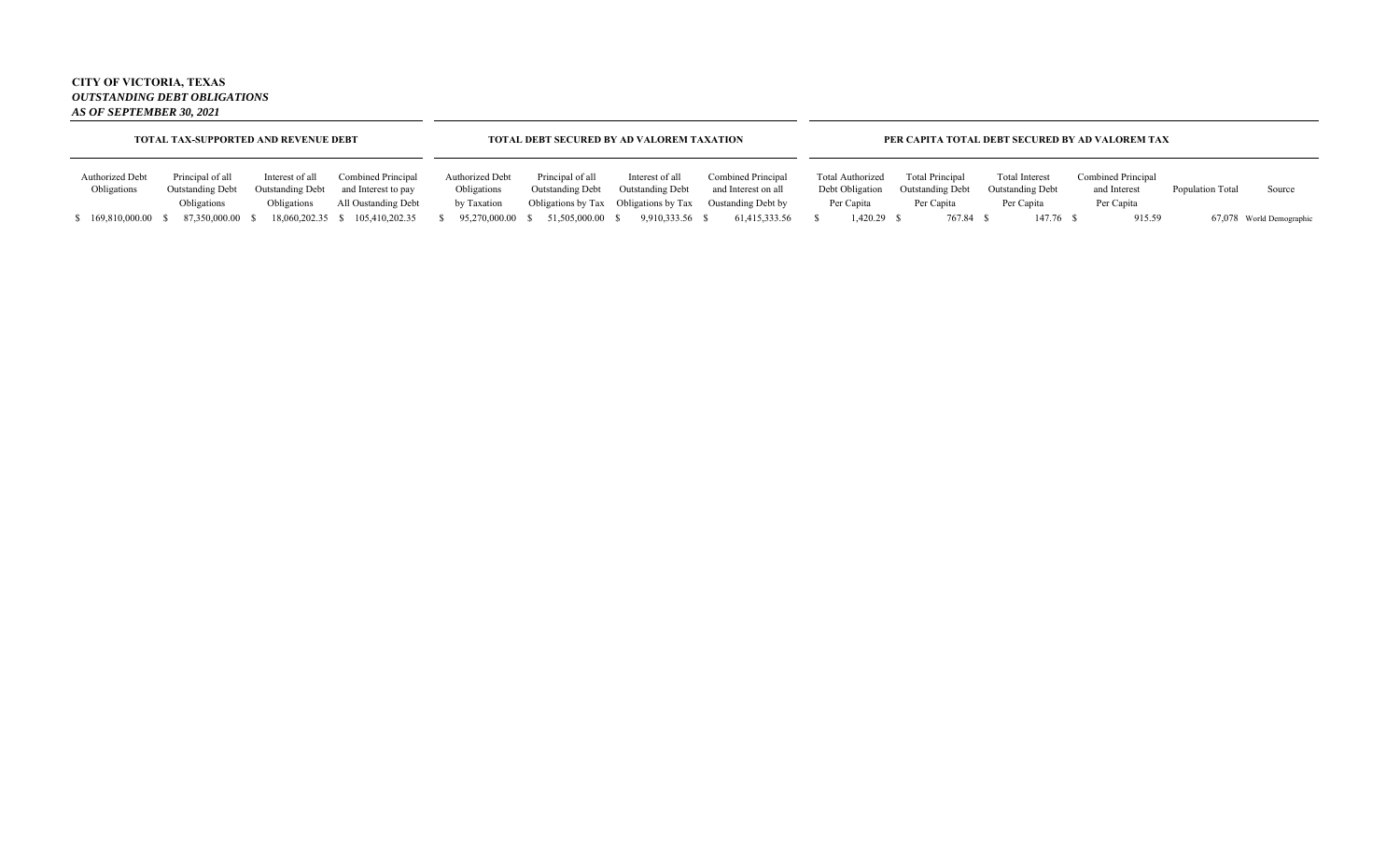## **CITY OF VICTORIA, TEXAS** *OUTSTANDING DEBT OBLIGATIONS AS OF SEPTEMBER 30, 2021*

|                                                                                                                          |         |          |    |            | Principal              |            | Outstanding                   |               | Outstanding         |              | Total            | Total        | Total             |                   |                |                                                                                                                                                                                                                                                                                                                                      |
|--------------------------------------------------------------------------------------------------------------------------|---------|----------|----|------------|------------------------|------------|-------------------------------|---------------|---------------------|--------------|------------------|--------------|-------------------|-------------------|----------------|--------------------------------------------------------------------------------------------------------------------------------------------------------------------------------------------------------------------------------------------------------------------------------------------------------------------------------------|
| <b>OUTSTANDING DEBT OBLIGATION</b>                                                                                       | Issued  | Maturity |    | Rating     | <b>Issued</b>          |            | Principal                     |               | Interest            |              | Requirements     | Requirements | Proceeds          | Proceeds          | Proceeds       |                                                                                                                                                                                                                                                                                                                                      |
|                                                                                                                          | Date    | Date     |    | S&P Fitch  | Amount                 | Per Capita | Amount                        | Per Capita    | Amount              | Per Capita   | Amount           | Per Capita   | Received          | <b>Spent</b>      | Un-spent       | <b>Description</b>                                                                                                                                                                                                                                                                                                                   |
| <b>CERTIFICATES OF OBLIGATION AND GENERAL OBLIGATION BONDS</b><br><b>General Obligation Refunding Bonds, Series 2012</b> | 2/15/12 | 8/15/23  | AA | $N/A$ \$   | 3,910,000.00 \$        | 58.29 \$   | 765,000.00<br>$\mathcal{S}$   | 11.40S        | 25,400.00<br>- \$   | 0.38<br>- \$ | 790,400.00 \$    | $11.78$ \$   | 3,868,191.35 \$   | 3,868,191.35 \$   |                | Proceeds to be used to refund a portion of the City's currently<br>outstanding obligations (C.O. Bonds, Series 2003) and to pay                                                                                                                                                                                                      |
| Certificates of Obligation, Series 2012                                                                                  | 3/20/12 | 8/15/32  | AA | N/A        | 3,810,000.00           | 56.80      | 2,370,000.00                  | 35.33         | 504,287.56          | 7.52         | 2,874,287.56     | 42.85        | 3,730,000.00      | 3,730,000.00      |                | costs of issuance of the Bonds.<br>Proceeds to be used to (i) construct, improve and repair City<br>streets and sidewalks, together with landscape, drainage, utility<br>line replacement, traffic and street signalization and lighting<br>improvements and (ii) pay the costs associated with the issuance<br>of the Certificates. |
| <b>General Obligation Refunding Bonds, Series 2013A</b>                                                                  | 12/1/12 | 8/15/26  | AA | AA         | 9,075,000.00           | 135.29     | 4,685,000.00                  | 69.84         | 431,700.00          | 6.44         | 5,116,700.00     | 76.28        | 9,797,138.74      | 9,797,138.74      |                | Proceeds to be used to refund a portion of the City's currently<br>outstanding obligations (C.O. Bonds, Series 2005) and to pay<br>costs of issuance of the Series 2013A Bonds.                                                                                                                                                      |
| General Obligation Refunding Bonds, Series 2013B                                                                         | 12/1/12 | 8/15/23  | AA | AA         | 15,940,000.00          | 237.63     | 2,485,000.00                  | 37.05         | 112,050.00          | 1.67         | 2,597,050.00     | 38.72        | 16,989,285.33     | 16,989,285.33     |                | Proceeds to be used to refund a portion of the City's currently<br>outstanding obligations (G.O. Bonds, Series 2003 and G.O.<br>Bonds, Series 2004) and to pay costs of issuance of the Series<br>2013B Bonds                                                                                                                        |
| <b>Certificates of Obligation, Taxable Series 2013</b>                                                                   | 9/15/13 | 8/15/33  |    | AA N/A     | 9,095,000.00           | 135.59     | 400,000.00                    | 5.96          | 15,760.00           | 0.23         | 415,760.00       | 6.20         | 9,000,000.00      | 9,000,000.00      |                | Proceeds to be used to (i) construct, improve and repair City<br>streets and sidewalks, together with landscape, drainage,<br>utility line replacement, traffic and street signalization and<br>lighting improvements and (ii) pay the costs associated with<br>the issuance of the Certificates.                                    |
| Certificates of Obligation, Series 2014                                                                                  | 9/15/14 | 8/15/34  |    | AA N/A     | 5,945,000.00           | 88.63      | 4,215,000.00                  | 62.84         | 1,169,525.00        | 17.44        | 5,384,525.00     | 80.27        | 6,000,000.00      | 6,000,000.00      |                | Proceeds to be used to (i) construct, improve and repair City<br>streets and sidewalks, together with landscape, drainage, utility<br>line replacement, traffic and street signalization and lighting<br>improvements and (ii) pay the costs associated with the issuance<br>of the Certificates.                                    |
| <b>General Obligation Refunding Bonds, Series 2015</b>                                                                   | 2/15/15 | 8/15/27  | AA | N/A        | 11,770,000.00          | 175.47     | 7,625,000.00                  | 113.67        | 955,900.00          | 14.25        | 8,580,900.00     | 127.92       | 12,817,887.56     | 12,817,887.56     |                | Proceeds to be used to refund a portion of the City's currently<br>outstanding obligations (C.O. Bonds, Series 2006 and C.O.<br>Bonds, Series 2007) and to pay costs of issuance of the Series<br>2015B Bonds.                                                                                                                       |
| Certificates of Obligation, Series 2015                                                                                  | 9/15/15 | 8/15/35  |    | AA N/A     | 2,445,000.00           | 36.45      | 1,900,000.00                  | 28.33         | 537,688.00          | 8.02         | 2,437,688.00     | 36.34        | 2,500,000.00      | 2,500,000.00      |                | Proceeds to be used to (i) construct, improve and repair City<br>streets and sidewalks, together with landscape, drainage, utility<br>line replacement, traffic and street signalization and lighting<br>improvements and (ii) pay the costs associated with the issuance<br>of the Certificates.                                    |
| <b>General Obligation Refunding Bonds, Series 2017</b>                                                                   | 12/1/17 | 8/15/30  |    | $AA$ $N/A$ | 21,880,000.00          | 326.19     | 17,055,000.00                 | 254.26        | 4,050,650.00        | 60.39        | 21,105,650.00    | 314.64       | 25,141,803.90     | 25,141,803.90     |                | Proceeds to be used to refund a portion of the City's currently<br>outstanding obligations (C.O. Bonds, Series 2009B) and to<br>pay costs of issuance of the Series 2017 Bonds.                                                                                                                                                      |
| Certificates of Obligation, Series 2019                                                                                  | 9/1/19  | 8/15/39  |    | AA N/A     | 1,960,000,00           | 29.22      | 1,805,000.00                  | 26.91         | 536,075.00          | 7.99         | 2,341,075.00     | 34.90        | 2,070,331.80      | 2,070,331.80      |                | Proceeds to be used to (i) construct, improve and repair City<br>streets and sidewalks, together with landscape, drainage, utility<br>line replacement, traffic and street signalization and lighting<br>improvements and (ii) pay the costs associated with the issuance<br>of the Certificates.                                    |
| <b>General Obligation Refunding Bonds, Series 2019</b>                                                                   | 9/1/19  | 8/15/33  | AA | N/A        | 5,750,000.00           | 85.72      | 5,720,000.00                  | 85.27         | 1,530,750.00        | 22.82        | 7,250,750.00     | 108.09       | 6,570,022.55      | 6,570,022.55      |                | - Proceeds to be used to refund a portion of the City's currently<br>outstanding obligations (C.O. Bonds, Series 2009B).                                                                                                                                                                                                             |
| General Obligation Refunding Bonds, Series 2020                                                                          | 9/2/20  | 8/15/23  | AA | N/A        | 3,690,000.00           | 55.01      | 2,480,000.00                  | 36.97         | 40,548.00           | 0.60         | 2,520,548.00     | 37.58        | 3,642,270.00      | 3,642,270.00      |                | - Proceeds to be used to refund a portion of the City's currently<br>outstanding obligations (G.O. Bonds, Series 2010).                                                                                                                                                                                                              |
| <b>Total Certificates of Obligation and</b><br><b>General Obligation Bonds paid by Taxes:</b>                            |         |          |    |            | 95,270,000.00 \$<br>S. | 1.420.29   | 51,505,000.00<br>$\mathbf{s}$ | 767.84<br>- 5 | 9,910,333.56<br>- S | 147.74       | 61.415.333.56 \$ | 915.58 \$    | 102,126,931.23 \$ | 102,126,931.23 \$ | $\blacksquare$ |                                                                                                                                                                                                                                                                                                                                      |